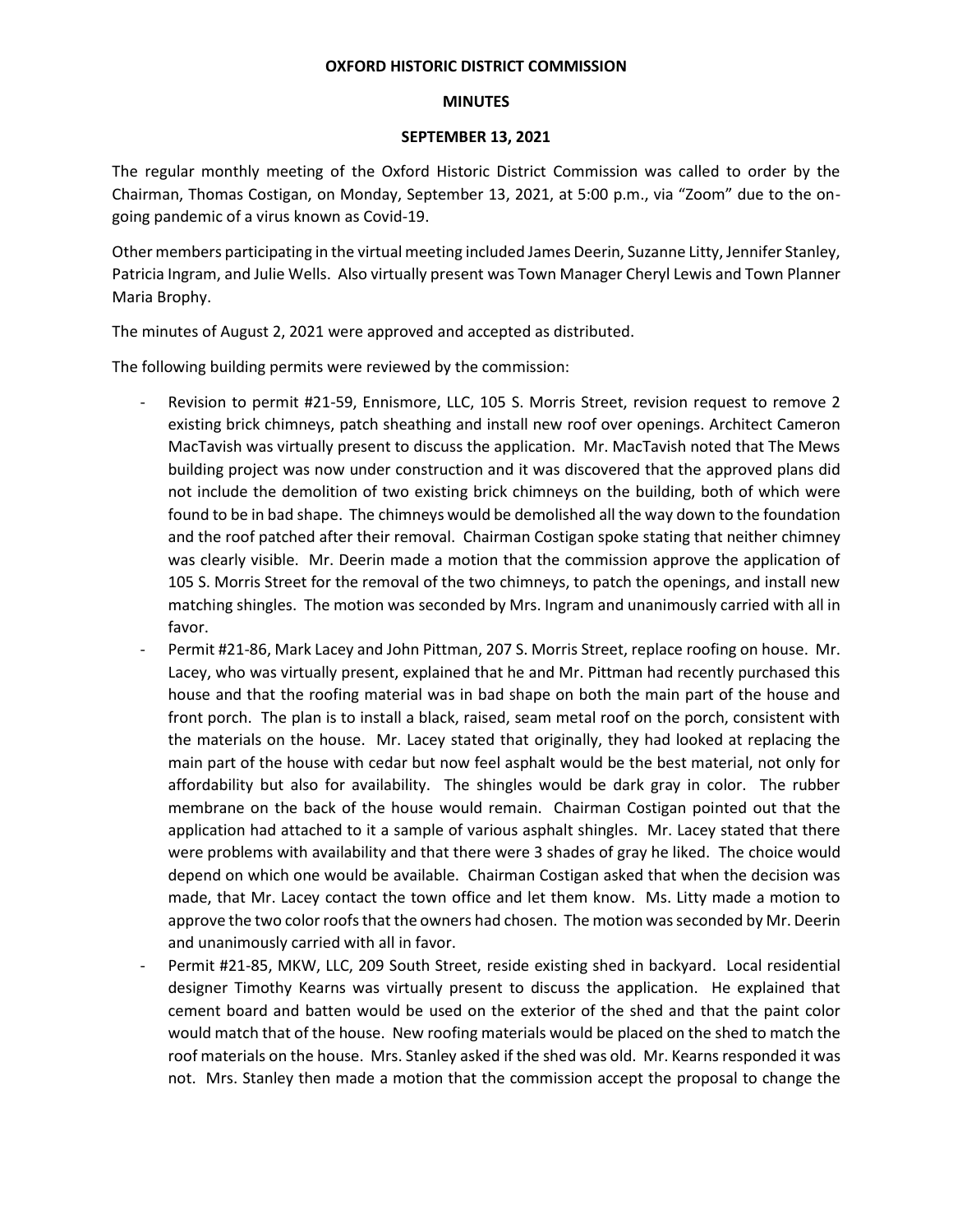shed siding to board and batten along with a new roof to match the house roof and color to match the house as well. The motion was seconded and unanimously carried.

- Permit #21-89, James and Stacey Bredar, 224 South St., install white vinyl clad railing on front porch and at steps, new window boxes, and address plaque in front of house. Both Mr. and Mrs. Bredar were virtually present to discuss the application. Mr. Bredar explained their previously approved shutters and downspouts would be going on the house in the coming week and that their new project was to install railing on the front porch and stoops with white vinyl sleeves and spindles consistent with the photos shown in their application, along with white window boxes under two of the three windows in the front, and to attach a plaque with the house numbers to the front door. Mrs. Bredar added that the existing black railing in front of their house had given way and that they needed the railing up as soon as possible. Mr. Deerin made a motion with respect to the application referring to permit #21-89, for the installation of vinyl clad railing on the front porch and at the steps, new window boxes, and address plaque, be approved. The motion was seconded by Mrs. Stanley and unanimously carried with all in favor.
- Revision to permit #21-66, David Poe, 301 N. Morris St., revision to existing permit to omit elevator request. Timothy Kearns presented the application which was a revision to a previously approved permit for the couple to install a solarium and exterior elevator. The plan is to now eliminate the exterior elevator and, in its place, install windows on the first floor to match those windows already on the house. A much simpler elevator, that is self-contained, had been found which could be mounted within the house. Everything else on the original plan would stay the same. Ms. Litty made a motion that the commission approve an interior elevator at 301 N. Morris Street. The motion was seconded by Mr. Deerin and unanimously carried with all in favor.
- Permit #21-88, Daniel and Susan Kordell, 510 E. Strand, replace existing driveway and front walk with dry laid clay brick pavers. The couple were virtually present to discuss the application. Mr. Kordell spoke stating that this was a resubmission of an application that had been approved but had expired. He explained that they wished to remove an existing brick walkway leading to their and replace with it with dry laid bricks along with removing their existing gravel driveway and replacing that as well with dry laid bricks so that both items would all match. No increase in coverage would occur. Mr. Deerin made a motion to approve the replacement of the driveway and front walk with dry laid brick as shown on the application. The motion was seconded by Mrs. Ingram and unanimously carried with all in favor.
- Permit #21-90, Harriet Foster, 220 S. Morris Street, new gutters on home and replacement of front yard fencing. Mrs. Foster, who was virtually presented, explained that she was requesting approval of gutters to be placed in front of her outside doors to run the length of the porches. The gutters would be white, 6", ½ wide gutters. She noted that she also wanted to replace the fencing in her front yard in the same location, using the same materials so that it would remain looking the same as it currently does. Chairman Costigan stated that he was glad Mrs. Foster wanted to replace the fence exactly as it is because it was a very pretty style. Mrs. Stanley made a motion to approve the application at 220 S. Morris Street for  $\frac{1}{2}$  round gutters in front of the 5 doorways of the house and replacement of the front yard fencing. The motion was seconded by Mr. Deerin and unanimously approved with all in favor.
- Permit #21-82, Linda Taffe, 307 S. Morris Street, alteration of 3 windows down to 1 along with request to replace a door with a window. Ms. Taffe's partner, Dan Carey, was virtually present to discuss the application. Mr. Carey explained that the south side of the house currently has 3 windows that they want to replace with 1 window that will match the others on the house. New siding will be added to that side that will match the original siding along with shutters being placed along side the new window that will match the other existing shutters on the house. He added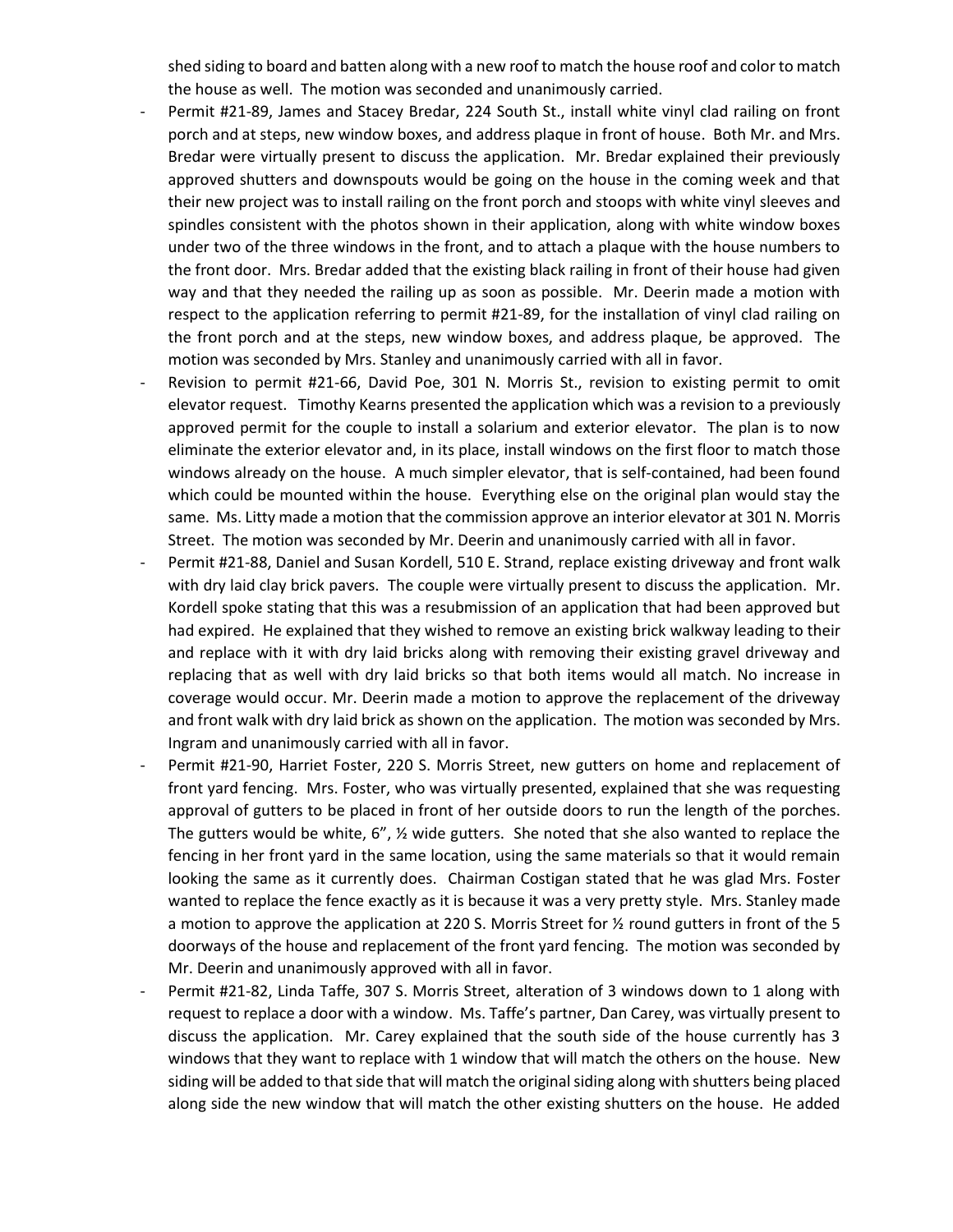that on the back of the house there exists a door that they want to remove and replace with a window that also would match the others on the house. Mr. Deerin stated he wanted to make sure the shutters would be in proportion to the windows being installed. Mrs. Wells asked if the new window on the south side would be centered. Mr. Carey responded to the members that the shutters would be in proportion to the window and the new window would be centered. Chairman Costigan made a motion to approve the change to the exterior at 307 S. Morris Street by taking out 3 modern windows, replacing them with a single casement with shutters and removing a door and replacing it with a casement as shown and presented. The motion was seconded by Mr. Deerin and unanimously carried with all in favor.

- Permit #21-87, Jennifer Coyle, 108 Strand, replace and reconfigure existing porch posts with white, structural fiberglass posts and expand rear steps to open decks with railing; add Intex pergola system. Ms. Coyle was represented by Tim Kearns. Chairman Costigan noted that the application was confusing as he thought the commission had already approved the description of the proposed project other than the pergola. Mr. Kearns responded that was correct but that the pergola tied into the railing system that the commission approved and was replacing what was to be a retractable awning. Mr. Kearns further explained that the photos in the permit packet showed what was currently existing (just the decking without the railing in place), what was approved (the decking and railing with an awning), and finally the proposed pergola in place of the awning on the back deck. He added that the owner is using an Intex system for the deck railing that describes a very typical picket with a bottom and top rail. In a past meeting with the HDC, the owner had wanted a wire system which the commission nixed and asked to see a drawing with a good railing. Mr. Kearns referred the commission to page A4 of the drawings which showed a revised railing that makes up the post of the pergola. Steps in the back of the deck would be centered in front of the pergola. The back of the house contains 2 back doors and the pergola would come over top of both. Mr. Kearns added that the pergola would be made from white Azek. Mr. Deerin made a motion with respect to 108 E. Strand, to replace and reconfigure the existing porch posts with pairs of 6x6 structural fiberglass posts painted white, expand the rear steps to open decks with code compliant railing system, omit previously approved retractable awning on rear façade, and replace with an Intext pergola system be approved. The motion was seconded by Mrs. Stanley and unanimously carried with all in favor.
- Permit #21-80, Freiderikos Franke, 208 Factory Street, remove existing roof surface, install new underlayment, and add solar shingles. Mr. Franke was virtually present to discuss the application. Chairman Costigan stated he had seen where some of the equipment had been located and some had been moved inside Mr. Franke's garage. Mr. Franke responded that this was correct and that the batteries were in the garage and that the electrical panels would be moved to the outside, back behind the house where it could not be seen from the street. Chairman Costigan asked if the electrical panel would be located near his electrical meter. Mr. Franke responded this was correct and that the equipment would be in closed metal boxes. Chairman Costigan noted that his concern was the extent of the roof tiles and asked Mr. Franke if he was planning on tiling the entire roof of his house. Mr. Franke stated that this was correct along with the accessory structure. Mr. Deerin spoke stating this his concern with the Tesla shingles was that they would be shiny and would not have a dull finish. He asked Mr. Franke if he had ever actually seen them. Mr. Franke responded he had not. Architect Christine Dayton, who was also virtually present at the meeting, spoke stating that the shingles were not shiny and that on the web they are seen as glass but a matte-colored glass. Chairman Costigan noted that the commission was dealing with something that was new and never been presented until recently. Though the commission had seen some brochures with regards to the tiles, the marketing material they had was from long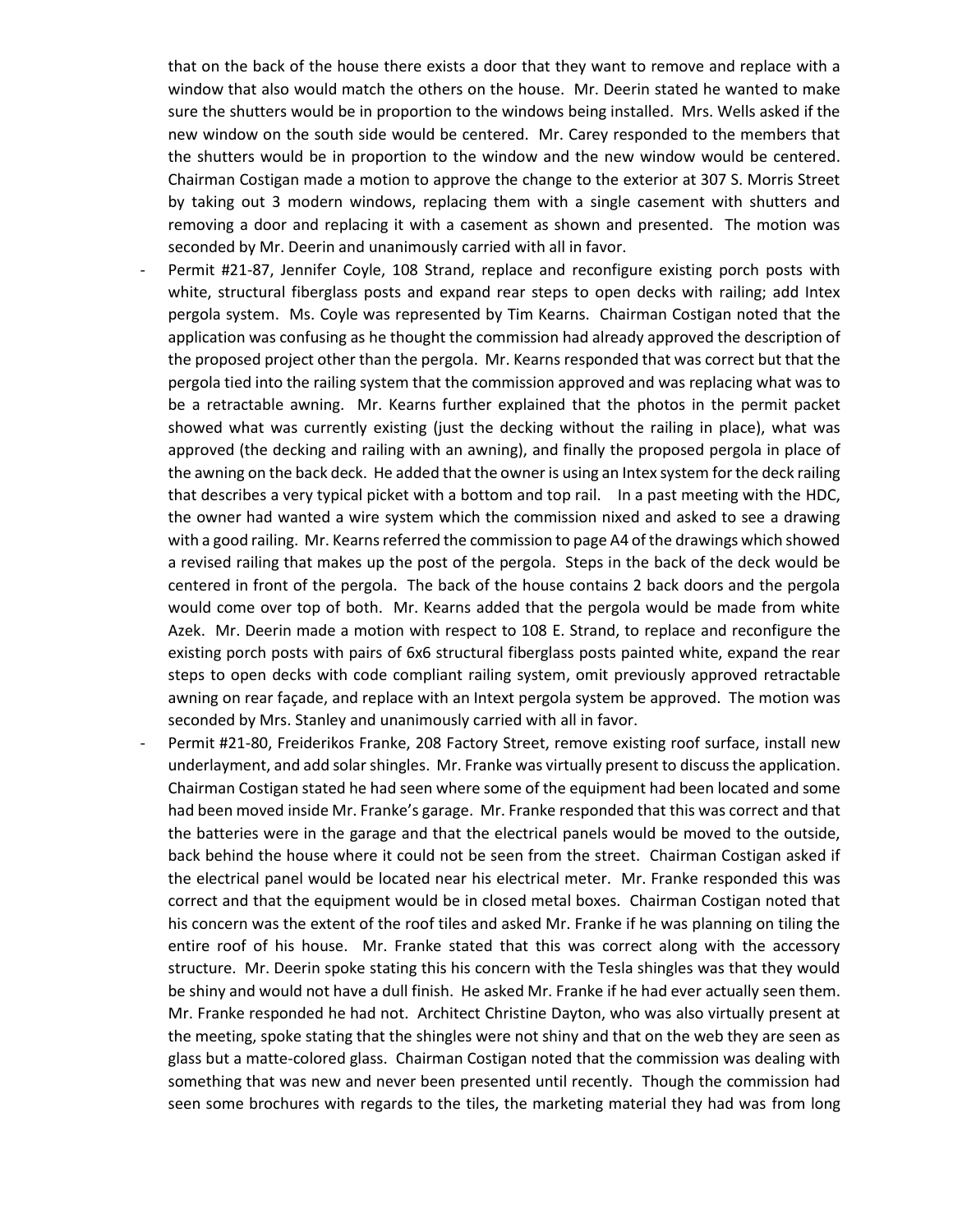ago and possibly out-of-date. Mr. Deerin stated that when one sees photos of the solar black slate like tile materials, one sees doors and windows reflected in the tile. He added that he just wanted to see a sample tile. Ms. Dayton responded that she could play a short video for the group which the Tesla company made showing that the tiles resemble slate. The commission agreed and viewed the video that Ms. Dayton had found. Chairman Costigan stated that the video was helpful and made a motion to approve the removal of the existing roof surface, install new underlayment, and add solar roof tiles and peripherals to the rear of the property. The motion was seconded by Ms. Litty. Chairman Costigan asked that a vote be taken. The results were as follows: Suzanne Litty – yea; Patrician Ingram – yea; James Deerin – yea; Jennifer Stanley – yes; Thomas Costigan – yea. The vote was unanimous in the approval of the application. Chairman Costigan reminded Mr. Franke he had 6 months to start the project and one year to finish. He added that he hoped this permit would act as a test case for the commission.

Permit #19-50A, Analipsi, LLC, 200 West, revision to existing permit reflecting change in number of energy storage systems and relocation of exterior equipment; approval of foundations for garden structures; approval of front door color of house and accessory structure. Both Thomas Caravytha and his architect, Christine Dayton, were present to discuss the application. The discussion began with the request for the placement of the electrical equipment on the guesthouse. Ms. Dayton explained that some of the boxes that Mr. Caravytha wanted in the back of his house were being proposed to go on the accessory building at 200 West Street. The first option would be to screen the electrical equipment with plantings as shown in the application drawing labeled as "P1". The second option would be to enclose it. Chairman Costigan pointed out that what made this application a bit tricker than Mr. Franke's permit at 208 Factory Street was that in Mr. Franke's situation, the electrical work was being located pretty much out of sight. In this case, it was fairly visible. Ms. Dayton acknowledged this was correct but stated that another thing the owner could do, in addition to putting in plantings, would be to paint out the panels. In addition to what was being discussed, Ms. Dayton began talking about the approval the HDC had given to put lattice on the side of the accessory structure over Delmarva Power's electrical equipment and Mr. Caravytha's desire to now use shingles over a carriage like door, instead of the lattice, whereby everything would be painted out on the sides. Chairman Costigan asked the commission members for their comments on the two options presented. It was agreed by all the members that the lattice was the superior choice instead of using plantings as shown on "P1" as plants can die. Chairman Costigan made a motion to approve the enclosure for the Tesla peripherals as shown on the architectural drawing "P2" showing the Tesla peripherals on the guesthouse. The motion was seconded by Mrs. Ingram and unanimously carried with all in favor. Discussion next took place on the request for a series of platforms to hold garden structures. Mrs. Dayton explained that there are bases in front of the house that the owner understands need to be approved and that they are platforms/pedestals for garden pots. These consist of 6 concrete bases,  $2' \times 2' \times 16''$  tall. Chairman Costigan noted that when the fence on property is installed, one wouldn't really see the pedestals, just the pots. Mr. Deerin made a motion, with respect to 200 West Street, to approve the installation of 6 basically square pedestals for holding plant urns. Prior to a second on the motion, neighbor Maria Antokas, virtually present, asked how tall the flowerpots would be. Ms. Dayton responded that they would just make it to the top of the fence. Mrs. Wells asked if there was a picture of the pots. Chairman Costigan reminded the members that they don't review garden pots, just what is attached to the ground. Mrs. Stanley seconded the motion which was then unanimously carried without any further discussion. The third, and final item for discussion was a request to paint the main front door of the house and guesthouse. A color swatch from Benjamin Moore was presented showing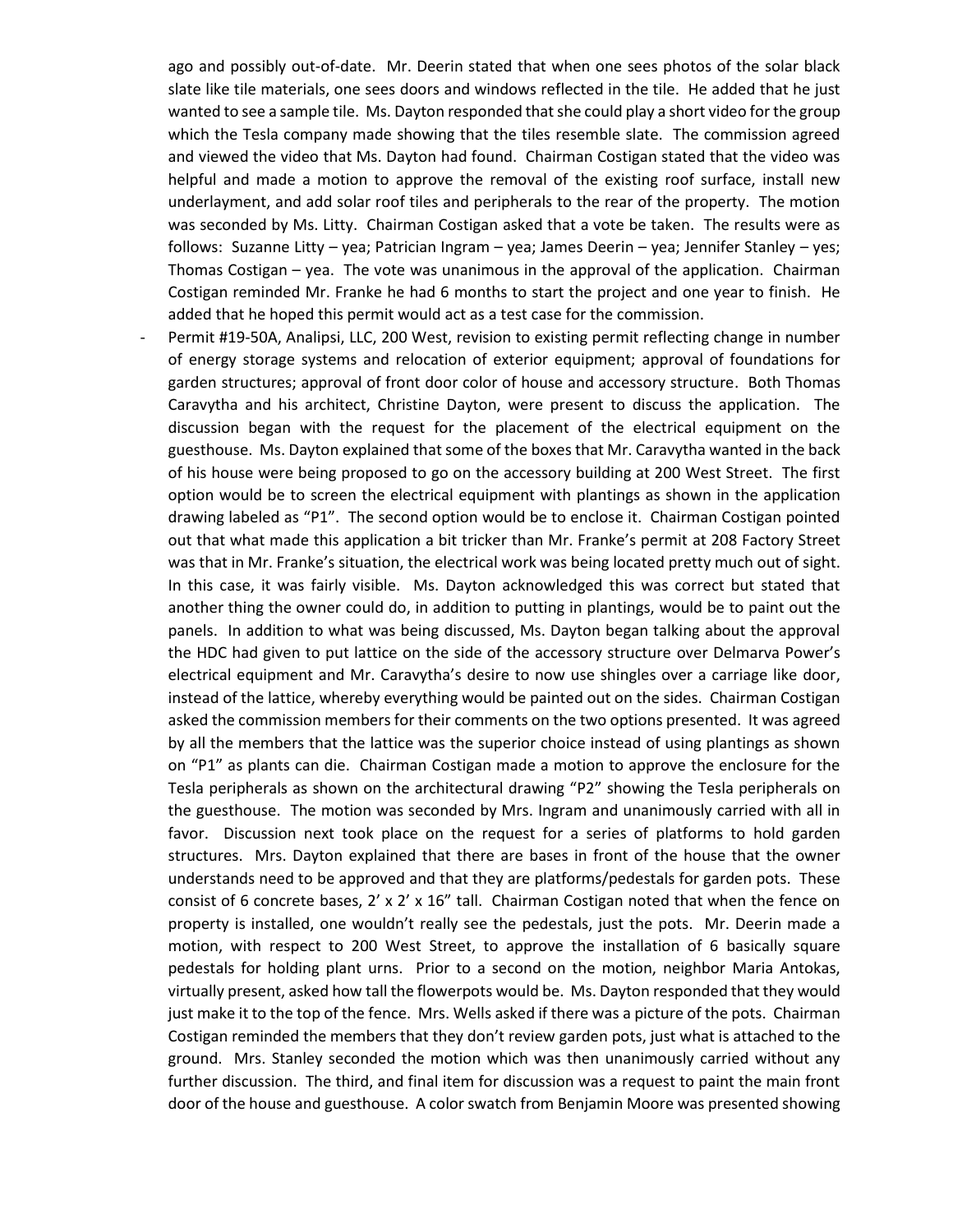the color "candy cane red". A question was raised if this color would be used on the two side doors on the guesthouse. The response was that those two doors would be the color of the body of the guesthouse and that just the 2 entry doors would be using this color. Mr. Deerin made a motion, with respect to the request to the painting of the main entrance door to the house and accessory building to be painted Benjamin Moore Candy Cane Red be approved. The motion was seconded by Mrs. Stanley and unanimously carried with all in favor. Chairman Costigan stated that there was another item on the application about approving 4 to 5 trees in the public way. Chairman Costigan reminded the applicant that the HDC does not handle trees or anything dealing with the town's public ways. Ms. Dayton asked that if Mr. Caravytha wanted to change the approval of the lattice door on the Delmarva side of his accessory building to resemble shingle garage doors, could he do that during this meeting. Chairman Costigan responded, "No," but that he did think it would make more sense to have the two sides of the building match.

- Permit #21-84, Bartley Eckhardt and Bonnie Johnson, 102 E. Strand, complete renovation of, and addition to, circa 1930 cottage, including stormwater management, concrete and brick terrace, concrete and brick wheel strip driveway, new electric, water, and sewer. Both Mr. Eckhardt and Ms. Johnson were virtually present at the meeting. Mr. Eckhardt explained that their objective with the property remained the same as when they last met with the HDC in consultation. He added that the house, as it is today, is in poor shape and that they wanted to bring it back to its 1930's original look. This would involve telescoping in the back, raising the ridge of the main structure by 3' with shed dormers to the north, rebuilding the front porch and extending the front façade of the front porch 18" closer to the street. Mr. Eckhardt mentioned that he had been before the Planning Commission and both the proposed height of the structure, and the setbacks were found to be within the requirements of that section of the historic district. The current front porch extends into the 100' buffer and an 18" increase would still reside within the buffer. The stormwater plan is under review by the town engineer and the couple's civil engineer. Architectural drawings and survey were presented to the HDC members. Mr. Eckhardt noted they were just under the 40% maximum impervious surface coverage requirement. Other details presented included walkways, an interrupted median strip driveway, and concrete terrace, all to have a vintage brick edging. The house would have wood siding all the way around with slate gray shingles. No shutters would be used on the house. The windows would be 3 over 1 in the front of the house and 6 over 6 in the back to allow for more light and a better view of the garden. Mr. Eckhardt noted that the house would have a simple 2 color scheme consisting of Benjamin Moore "White Dove" on the house and upper gable section with Benjamin Moore "Woodland Blue" for the trim. Chairman Costigan asked if there was a side porch on the east elevation having a unique bullseye. Mr. Eckhardt responded that was correct and that the bullseye was like a 1930's art deco trellis. He added that it was an open porch that would contain a pair of French doors leading into the living room. The porch would have a brick floor and step down to a single level patio. Mr. Deerin asked about a second story balcony. Mr. Eckhardt responded it was a narrow walkout with a door leading out to it from the east bedroom. When asked about the shingles for the house, Mr. Eckhardt stated that they would be reinforced fiberglass shingles. Chairman Costigan stated he was thankful the couple met with them in consultation prior to submitted their application as it helped to make sense of the permit. Mr. Deerin made a motion with respect of the application for the renovation of 102 The Strand, that the commission approve the renovation as described in the set of plans in connection with the application prepared by Pamela Gardner dated 7/30/21. The motion was seconded by Ms. Litty and unanimously carried with all in favor.
- Permit #21-91, William Cawley, 101 Tilghman Street, new home with detached garage. Mr. Cawley, who was virtually present, described his request to build a new home having pewter gray,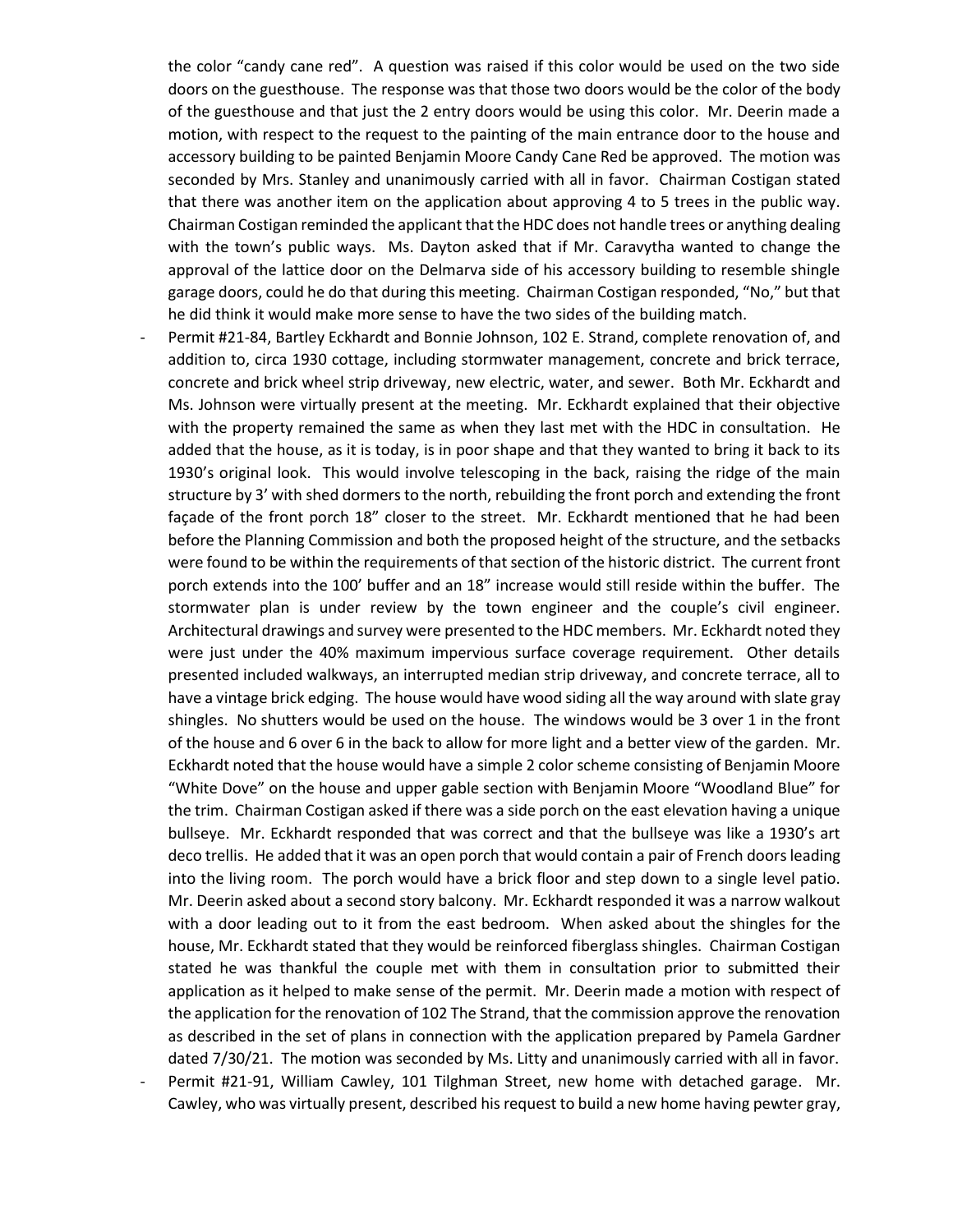architectural asphalt shingles, standing seam metal roofing over the front and side porches, Anderson 400 series 2 over 2 windows, Hardie cement siding, white in color, Azek trim on the facia, porch, and skirt around the bottom of the steps with a detached garage having the same type of siding and trim. Chairman Costigan noted that the commission did not have the garage plans. Town Planner, Maria Brophy, spoke stating that the office had received the garage plans but that they were received too late to be included in this night's meeting. Mr. Deerin asked if there was a site plan showing the house and garage. Mr. Cawley responded that there was. Focus was shifted back to the review of the house. Chairman Costigan pointed out that though it was not shown anywhere, he was guessing the house would be oriented towards Tilghman Street. Mr. Cawley responded this was correct and that the front door and porch would both be facing Tilghman Street. Mr. Deerin noted that the plans they were reviewing were a stock set that the applicant had made changes to involving two over two windows and Hardie plank siding. Mr. Cawley replied that was correct and that the only things different were the windows and the addition of side porch, which had already been modified in the plans. He added that the house would be built as shown on the plans and that the only other change was the foundation height because part of the property was in the flood zone. Chairman Costigan pointed out that the plans showed 3 steps leading up to the house but thought it would probably be more. Mr. Cawley agreed adding that it would probably be more like 6 or 7. Mr. Cawley also noted that the add-on porch would have cedar posts and that the foundation would be parged. Mrs. Stanley asked if there was a drawing of how the house would sit on the lot. Chairman Costigan responded that the plans didn't really show how the house would sit in relationship to its neighbor. Mr. Cawley spoke stating that on his lot it is higher on the left so the house would come over as far as it could to the left and that he had considered the house behind him and that the garage would be towards the right. Town Manager Cheryl Lewis spoke stating that when the HDC approved the house, directly behind this lot, they were made aware that there was going to be a need for consideration to be given to the height. She added that there was talk back then at that time that when a house was to be built on this lot (Mr. Cawley's lot) that it would be helpful to move it towards the left because the concern at that time was what one would see when they walked down the road. She also noted that Mr. Cawley's first floor would be wherever his neighbor's floor behind him was, so to the eye it would be on the same plateau. Mr. Deerin noted that the changes in the plan would need to be reflected in the approval. Chairman Costigan agreed and that those changes are specifically the windows. Mr. Deerin made a motion that the commission approve the plan for the house, on what is called "Down Home Plans" consisting of 4 sheets and subject to the commission's understanding that the windows will be 2 over 2 Andersons as shown on the sheets attached to the application. The motion was seconded by Mrs. Ingram and unanimously carried with all in favor.

This concluded the review of building permits.

## **CONSULTATION**

A consultation was virtually held with architect Christine Dayton who was representing Swallows, LLC, who recently purchase 200 Tred Avon Avenue. Ms. Dayton presented the existing conditions of the property showing a simple house consisting of an original section and a later addition. The plan is to restore a porch that was once there and shown in an historic photo located in the book "Oxford Then and Now". Talk consisted of extended an existing cornice on the house, extending a bay window in the back to the second floor, and removing the addition where the kitchen was. Chairman Costigan felt the commission would look favorably on the changes discussed. There were, however, some